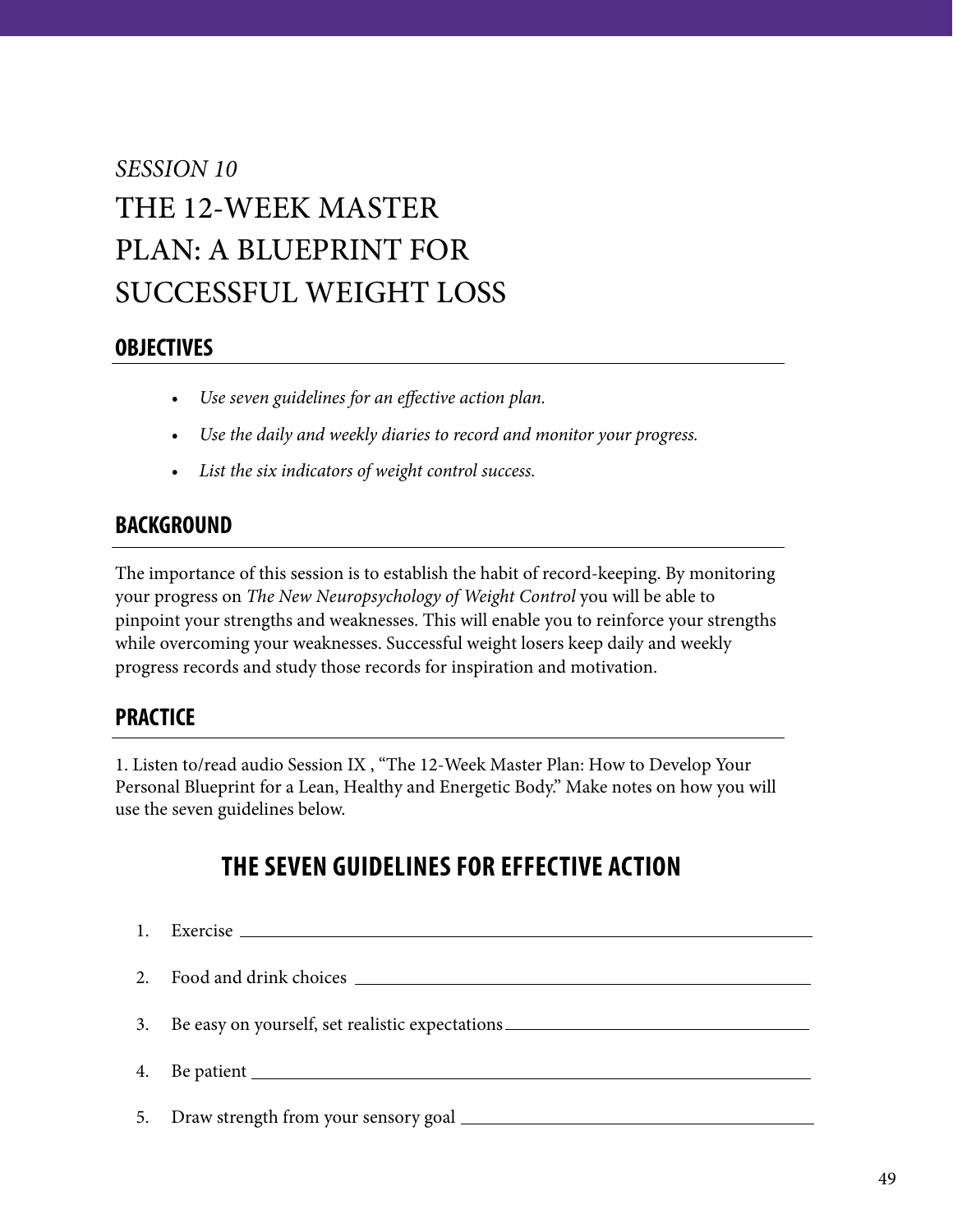- 6. Set daily performance goals
- 7. Evaluate your progress

2. Scan the Weekly Eating Log, The Weekly Exercise and Nutrition Log and the Daily Feelings and Emotions Log at the end of this study guide session. We suggest that you print these forms as you need them and fill them out by hand.

3. List the six indicators of success as the narrator describes them to you.

| $\frac{1}{1}$ .               |
|-------------------------------|
|                               |
|                               |
| 4.                            |
|                               |
| $6.$ $\overline{\phantom{a}}$ |

### **POINTS TO REMEMBER**

- Keep your seven guidelines visible and refer to them frequently until they become a part of your daily routine.
- Try to keep a daily journal of your thoughts, feelings and progress in the early stages of your weight control program.
- Become aware of the six indicators of success and look for the presence of those indicators as you progress through your weight control effort.

## **PROGRESS CHECK**

# **The Four Point Daily Plan:**

1. Keep your perspective of the program simple—exercise daily for 1 hour; eat less fat, sugar, and white flour-based foods; and reduce your intake of sweet drinks. Eat more complex carbohydrates and lean meats. Drink more water.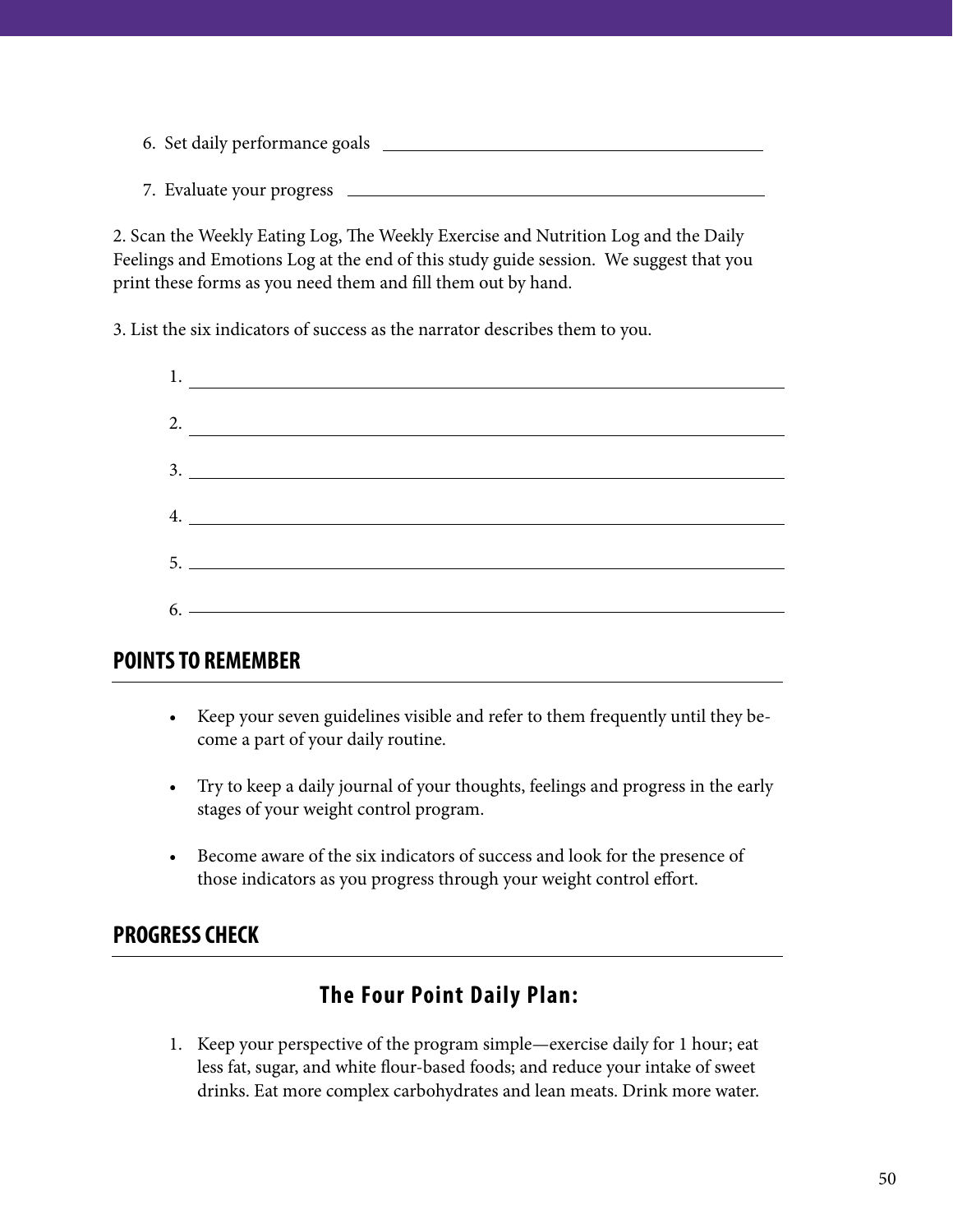- 2. Set daily performance goals.
- 3. Monitor your progress toward your performance goals during the day.
- 4. Review and analyze your progress at the end of the day.

Your self-defeating habits and behaviors will resist your effort to change. Anticipate in advance what they will be and develop strategies to overcome each.

Unlike low-calorie diet programs, *The New Neuropsychology of Weight Control* has no maintenance program in which you gradually increase the amounts of food you eat and your calorie intake back to "normal." Such a program is not necessary. You are able to eat all you want on this program—the key is eating the right kinds of foods. By the time you achieve your ideal goal weight your new behaviors will have become a permanent part of your lifestyle.

Don't allow your program to be intentionally or unintentionally sabotaged by others. Develop anti-sabotage strategies.

Use *The New Neuropsychology of Weight Control* in tandem with a spouse or friend.

Adopt the philosophy of child-like wonder and enthusiasm. Play, enjoy fresh air, see the beautiful in the mundane. This philosophy will keep you mentally and physically fresh, vitalized and young.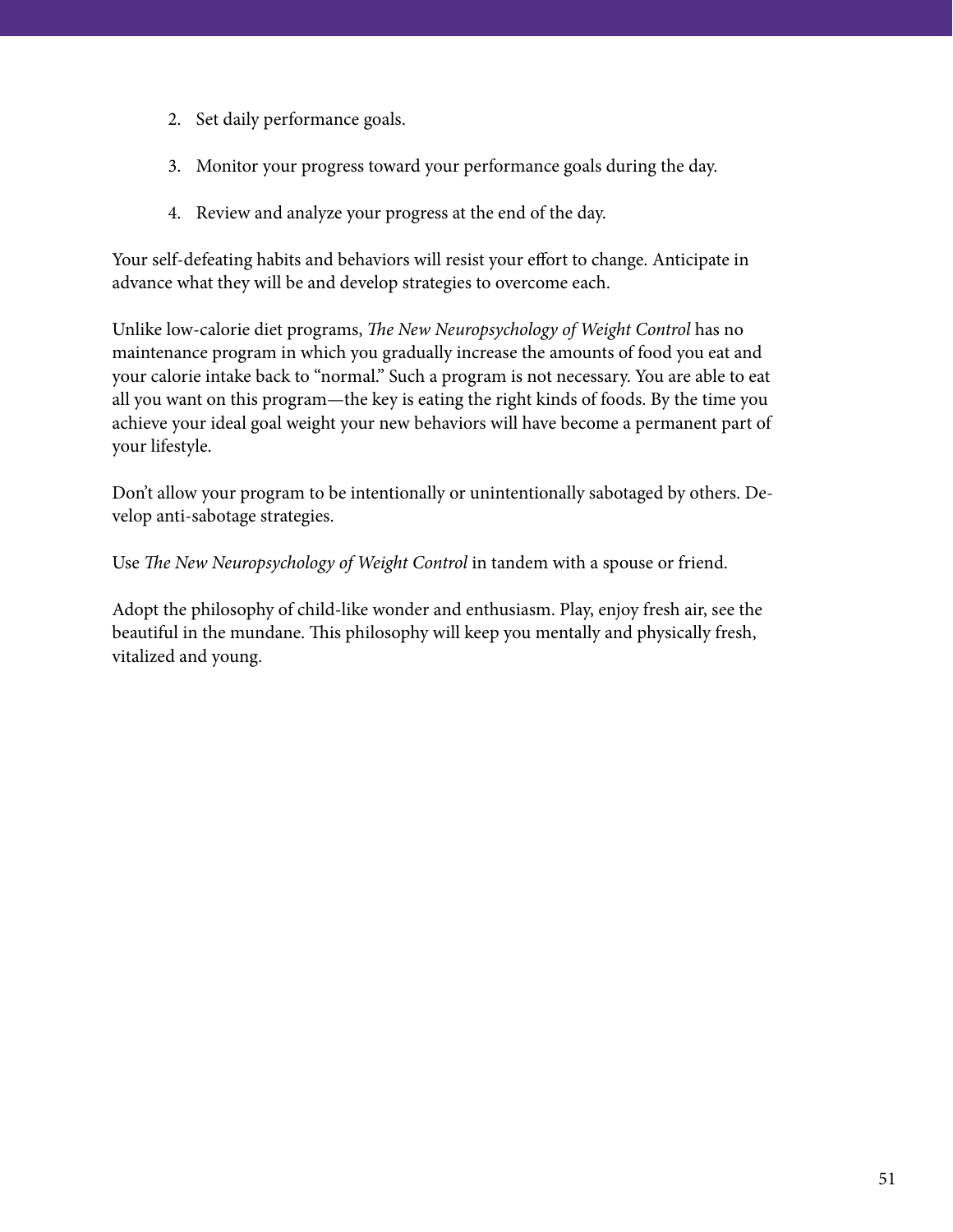| WEEK OF       |                                   | Weekly                                          |           | <b>Exercise and Nutrition Log</b>                     |                   |                                                        |       |          |
|---------------|-----------------------------------|-------------------------------------------------|-----------|-------------------------------------------------------|-------------------|--------------------------------------------------------|-------|----------|
|               | Thighs -<br>Chest<br><b>Waist</b> | CURRENT MEASUREMENTS<br>Percentage of Body Fat- |           | Percentage of Body Fat:<br>Goal Weight:<br>Goal Date: | <b>YOUR GOALS</b> |                                                        |       |          |
|               |                                   | EXERCISE                                        |           |                                                       |                   | <b>NUTRITION</b><br>(Check Box If Guidelines Followed) |       |          |
|               | Type                              | Time                                            | Intensity | Fats                                                  | <b>Sugars</b>     | Complex<br>Carbs                                       | Water | Vitamins |
| <b>MONDAY</b> |                                   |                                                 |           |                                                       |                   |                                                        |       |          |
| TUESDAY       |                                   |                                                 |           |                                                       |                   |                                                        |       |          |
| WEDNESDAY     |                                   |                                                 |           |                                                       |                   |                                                        |       |          |
| THURSDAY      |                                   |                                                 |           |                                                       |                   |                                                        |       |          |
| FRIDAY        |                                   |                                                 |           |                                                       |                   |                                                        |       |          |
| SATURDAY      |                                   |                                                 |           |                                                       |                   |                                                        |       |          |
| <b>SUNDAY</b> |                                   |                                                 |           |                                                       |                   |                                                        |       |          |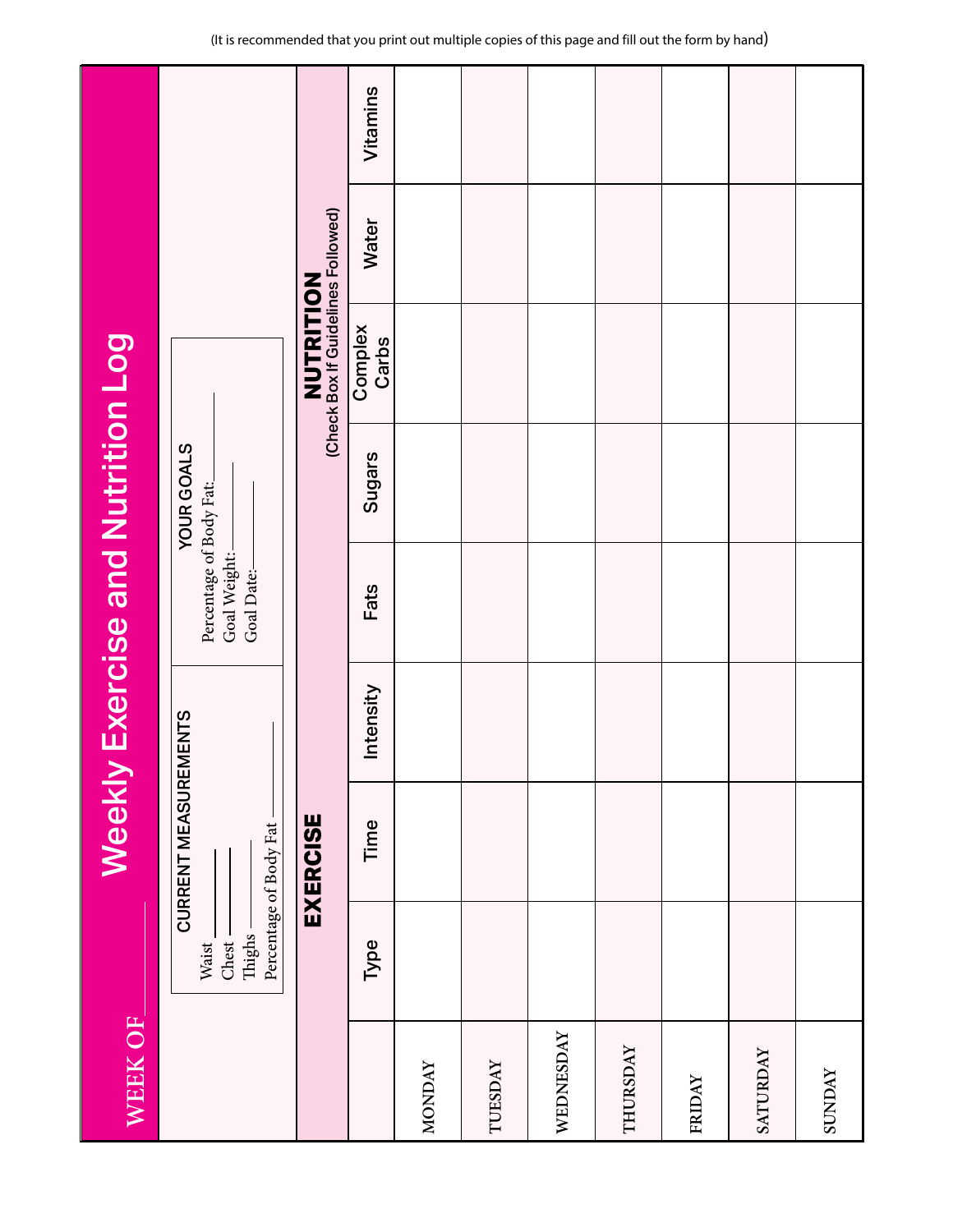|               |                  | WEEKLY EATING LOG |               |               |
|---------------|------------------|-------------------|---------------|---------------|
| WEEK OF       | <b>BREAKFAST</b> | LUNCH             | <b>DINNER</b> | <b>SNACKS</b> |
| <b>MONDAY</b> |                  |                   |               |               |
| TUESDAY       |                  |                   |               |               |
| WEDNESDAY     |                  |                   |               |               |
| THURSDAY      |                  |                   |               |               |
| FRIDAY        |                  |                   |               |               |
| SATURDAY      |                  |                   |               |               |
| <b>SUNDAY</b> |                  |                   |               |               |